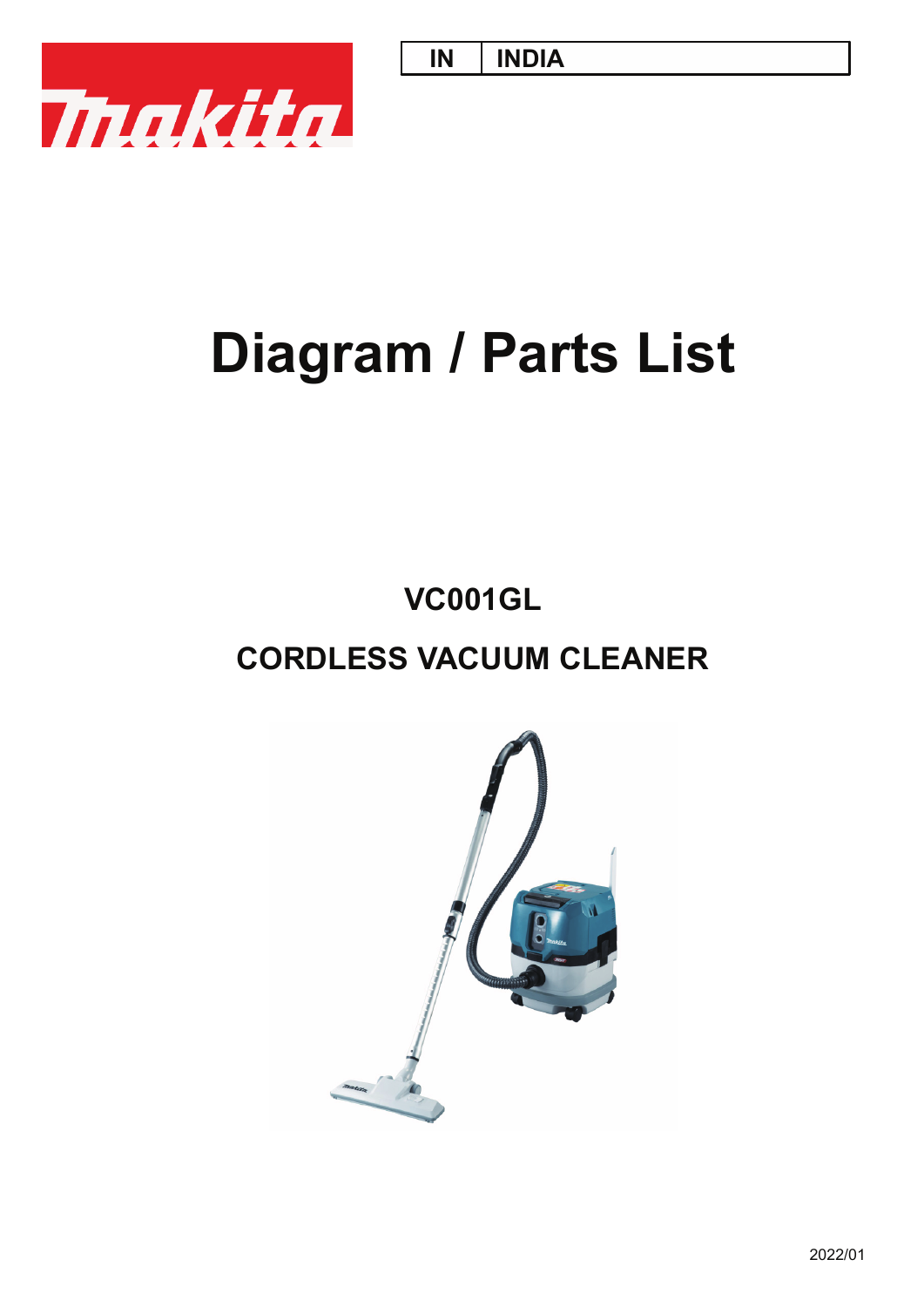## (IN) VC001GL / CORDLESS VACUUM CLEANER

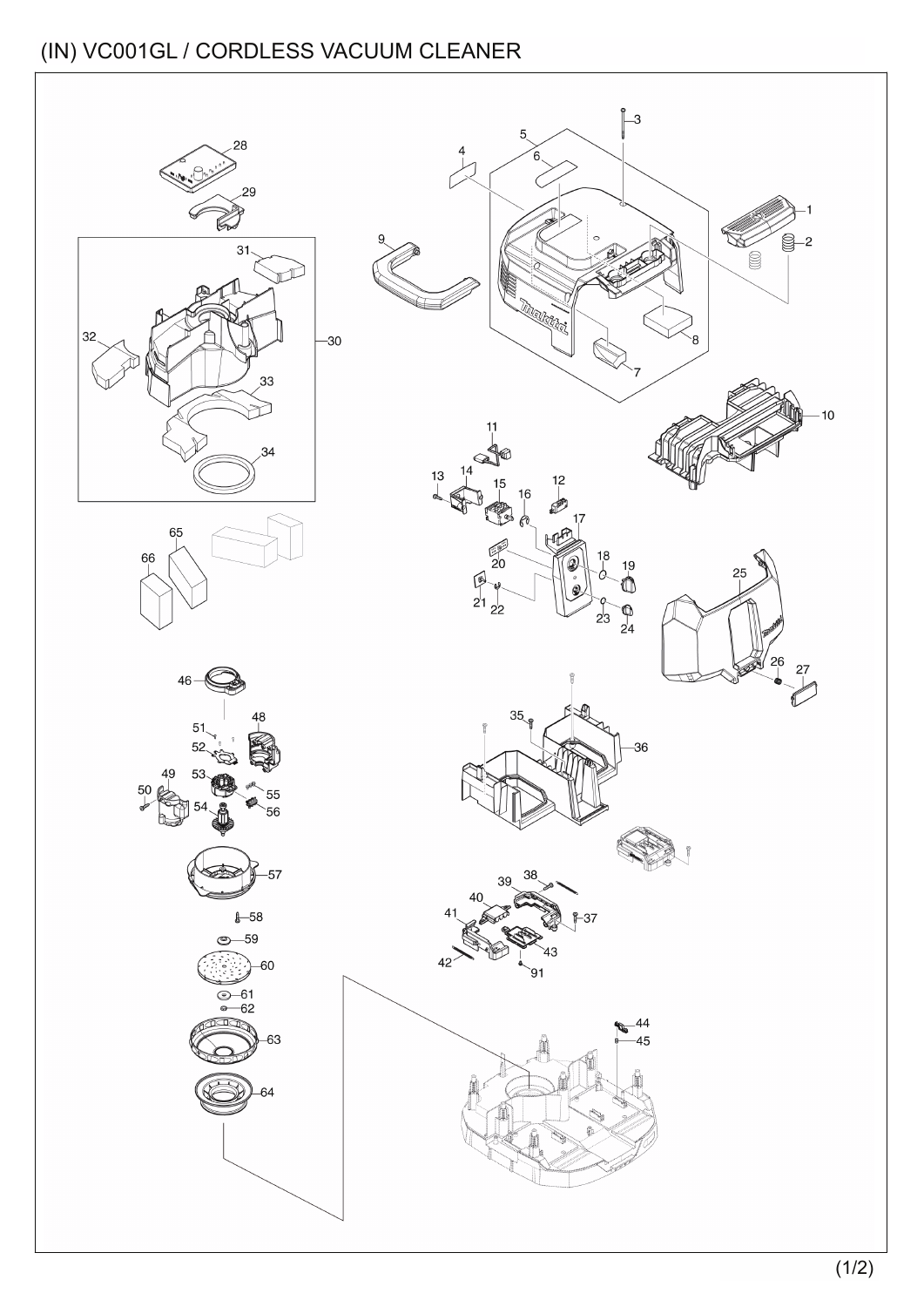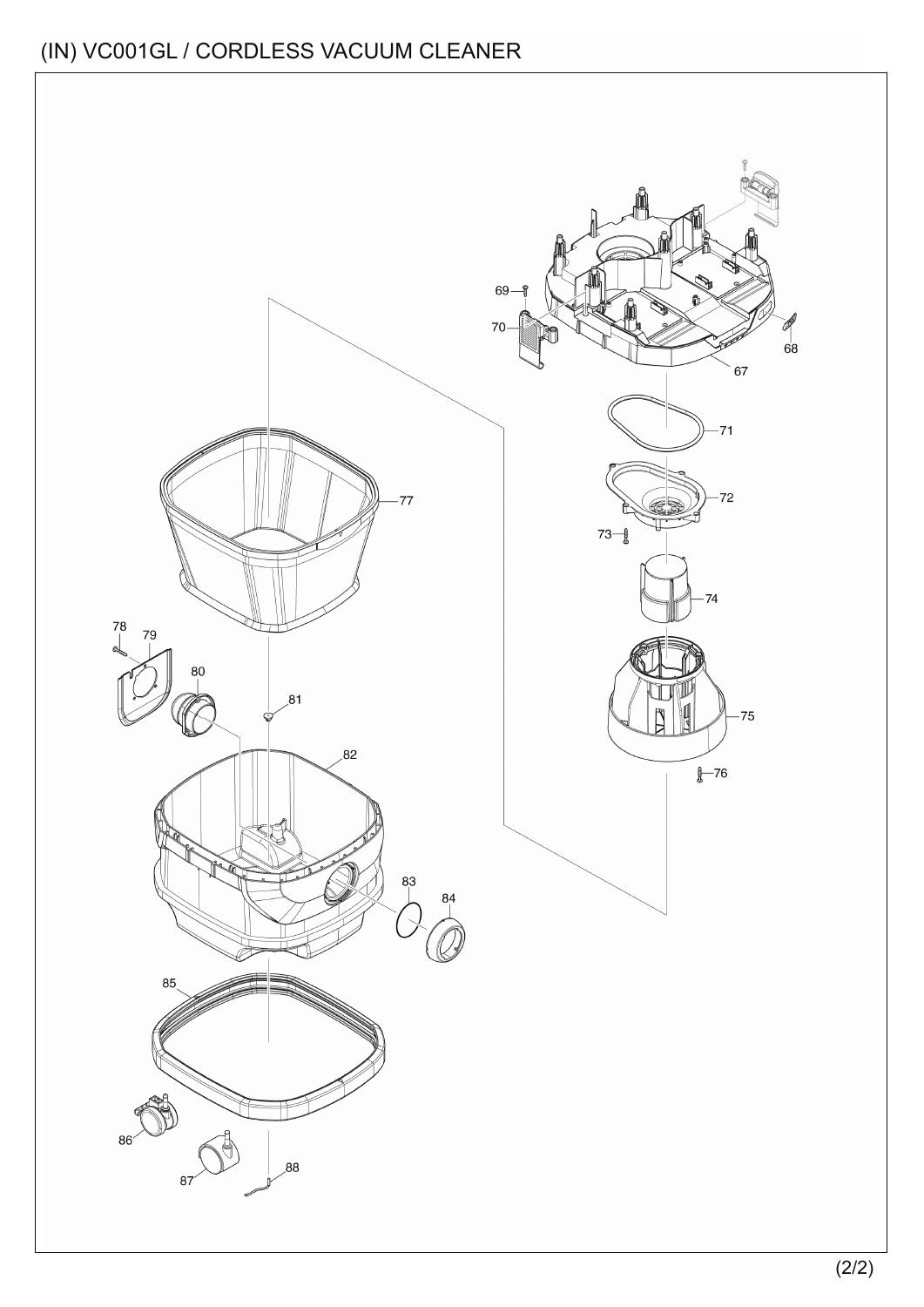### **VC001GL / CORDLESS VACUUM CLEANER IN INDIA**

| Item             |                 | Sub   Parts No.                       | Parts Description                   | Qty                     | /C | E/C No. Close No. Remark |                                                      |
|------------------|-----------------|---------------------------------------|-------------------------------------|-------------------------|----|--------------------------|------------------------------------------------------|
| 001              |                 | 413B26-9                              | <b>SWITCH BUTTON</b>                | 1                       |    |                          |                                                      |
| 002              |                 | 234273-5                              | <b>COMPRESSION SPRING 20</b>        | $\overline{2}$          |    |                          |                                                      |
| 003              |                 | 266340-8                              | TAPPING SCREW 4X65                  | $\overline{7}$          |    |                          |                                                      |
| 004              |                 | 8112J1-3                              | VC001GL NAME PLATE                  | 1                       |    |                          |                                                      |
| 005              |                 | 141F78-1                              | <b>COWLING COMPLETE</b>             | 1                       |    |                          |                                                      |
|                  | D <sub>10</sub> |                                       | <b>INC. 6-8</b>                     |                         |    |                          |                                                      |
| 006              |                 | 813A18-6                              | <b>CAUTION LABEL</b>                | 1                       |    |                          |                                                      |
| 007              |                 | 422796-7                              | TOP DAMPER A                        | $\mathbf 1$             |    |                          |                                                      |
| 008              |                 | 422797-5                              | TOP DAMPER B                        | 1                       |    |                          |                                                      |
| 009              |                 | 413B27-7                              | <b>GRIP</b>                         | $\mathbf{1}$            |    |                          |                                                      |
| 010              |                 | 413B33-2                              | <b>UPPER HOUSING</b>                | 1                       |    |                          |                                                      |
| 011              |                 | 638A20-6                              | <b>LEAD UNIT</b>                    | 1                       |    |                          |                                                      |
| 012              |                 | 651910-0                              | SWITCH D2VW-01-3HS                  | 1                       |    |                          |                                                      |
| $\overline{013}$ |                 | 266326-2                              | TAPPING SCREW 4X18                  | $\overline{2}$          |    |                          |                                                      |
| 014              |                 | 451343-7                              | SWITCH HOLDER                       | 1                       |    |                          |                                                      |
| 015              |                 | 650013-7                              | SWITCH 1703.4002                    | 1                       |    |                          |                                                      |
| 016              |                 | 961062-2                              | STOP RING E-12                      | 1                       |    |                          |                                                      |
| $\overline{017}$ |                 | 141F75-7                              | SWITCH BASE COMPLETE                | $\mathbf{1}$            |    |                          |                                                      |
|                  |                 | C <sub>10</sub> 8040N <sub>1</sub> -6 | <b>INDICATION LABEL</b>             | 1                       |    |                          |                                                      |
| 018              |                 | 213176-6                              | O RING 14                           | 1                       |    |                          |                                                      |
| 019              |                 | 455733-6                              | <b>SWITCH LEVER</b>                 | 1                       |    |                          |                                                      |
| 020              |                 | 620F40-4                              | <b>INDICATION CIRCUIT</b>           | $\mathbf{1}$            |    |                          |                                                      |
| 021              |                 | 620D39-7                              | <b>SUB CONTROLLER</b>               | 1                       |    |                          |                                                      |
| 022              |                 | 961013-5                              | STOP RING E-7                       | 1                       |    |                          |                                                      |
| 023              |                 | 213054-0                              | O RING 9                            | 1                       |    |                          |                                                      |
| 024              |                 | 451344-5                              | <b>SWITCH DIAL</b>                  | $\mathbf{1}$            |    |                          |                                                      |
| 025              |                 | 413B28-5                              | <b>BATTERY COVER</b>                | 1                       |    |                          |                                                      |
| 026              |                 | 231456-8                              | <b>COMPRESSION SPRING 7</b>         | $\mathbf 1$             |    |                          |                                                      |
| 027              |                 | 413B30-8                              | <b>BATTERY COVER HOOK</b>           | 1                       |    |                          |                                                      |
| 028              |                 | 620F37-3                              | <b>CONTROLLER</b>                   | $\mathbf{1}$            |    |                          |                                                      |
| 029              |                 | 422795-9                              | <b>RUBBER CAP</b>                   | 1                       |    |                          |                                                      |
| 030              |                 | 141F84-6                              | SEPARATOR COMPLETE                  | $\mathbf{1}$            |    |                          |                                                      |
|                  | D <sub>10</sub> |                                       | INC. 31-34                          |                         |    |                          |                                                      |
| 031              |                 | 422802-8                              | <b>BAND DUMPER E</b>                | 1                       |    |                          |                                                      |
| $\overline{032}$ |                 | 422801-0                              | <b>BAND DUMPER D</b>                | 1                       |    |                          |                                                      |
| 033              |                 | 422799-1                              | <b>BAND DUMPER B</b>                | 1                       |    |                          |                                                      |
| 034              |                 | 422804-4                              | <b>SEALA</b>                        | 1                       |    |                          |                                                      |
| 035              |                 | 266326-2                              | <b>TAPPING SCREW 4X18</b>           | 3                       |    |                          |                                                      |
| 036              |                 | 413B31-6                              | LOWER HOUSING                       | $\mathbf{1}$            |    |                          |                                                      |
| 037              |                 | 266326-2                              | <b>TAPPING SCREW 4X18</b>           | 4                       |    |                          |                                                      |
| 038              |                 | 266326-2                              | TAPPING SCREW 4X18                  | $\overline{4}$          |    |                          |                                                      |
| 039              |                 | 183U06-0                              | TERMINAL CASE SET                   | 2                       |    |                          |                                                      |
|                  | D <sub>10</sub> |                                       | <b>INC. 41</b>                      |                         |    |                          |                                                      |
| 040              |                 | 413B40-5                              | <b>TERMINAL COVER</b>               | 2                       |    |                          |                                                      |
| 041              |                 | 183U06-0                              | TERMINAL CASE SET                   | $\overline{c}$          |    |                          |                                                      |
|                  | D <sub>10</sub> |                                       | <b>INC. 39</b>                      |                         |    |                          |                                                      |
| 042              |                 | 232722-6                              | <b>TENSION SPRING 4</b>             | 4                       |    |                          |                                                      |
| 043              |                 | 632T08-2                              | <b>TERMINAL UNIT</b>                | $\overline{\mathbf{c}}$ |    |                          |                                                      |
| 044              |                 | 413B41-3                              | <b>LOCK LEVER</b>                   | $\overline{4}$          |    |                          |                                                      |
| 045              |                 | 232472-3                              | <b>COMPRESSION SPRING 2</b>         | $\overline{\mathbf{4}}$ |    |                          |                                                      |
| 046              |                 | 422794-1                              | <b>RUBBER RING</b>                  | $\mathbf{1}$            |    |                          |                                                      |
| 048              |                 | 183U05-2                              | MOTOR HOUSING SET                   | 1                       |    |                          |                                                      |
| 049              | D <sub>10</sub> | 183U05-2                              | <b>INC. 49</b><br>MOTOR HOUSING SET | 1                       |    |                          |                                                      |
|                  | D <sub>10</sub> |                                       | <b>INC. 48</b>                      |                         |    |                          |                                                      |
| 050              |                 | 266326-2                              | TAPPING SCREW 4X18                  | 4                       |    |                          |                                                      |
| 051              |                 | 266490-9                              | TAPPING SCREW PT 2X6                | 3                       |    |                          |                                                      |
| 052              |                 | 620F39-9                              | <b>CONTROLLER B</b>                 | $\mathbf 1$             |    |                          |                                                      |
| 053              |                 | 629A83-3                              | <b>STATOR</b>                       | $\mathbf{1}$            |    |                          |                                                      |
| 054              |                 | 619704-9                              | <b>ROTOR</b>                        | 1                       |    |                          |                                                      |
| 055              |                 | 652069-6                              | FLAT HEAD SCREW M3X6                | 3                       |    |                          |                                                      |
| 056              |                 | 632S88-2                              | <b>LEAD UNIT</b>                    | $\mathbf{1}$            |    |                          |                                                      |
| 057              |                 | 413B45-5                              | <b>FAN BASE</b>                     | $\mathbf{1}$            |    |                          |                                                      |
| 058              |                 | 266326-2                              | TAPPING SCREW 4X18                  | $\overline{3}$          |    |                          |                                                      |
| 059              |                 | 313062-2                              | <b>FLANGE</b>                       | 1                       |    |                          |                                                      |
|                  |                 |                                       |                                     |                         |    | Interchange              |                                                      |
|                  |                 |                                       |                                     |                         |    | O: Yes                   |                                                      |
|                  |                 |                                       |                                     |                         |    | X: No                    | <: the new part can be substituted for the current.  |
|                  |                 |                                       |                                     |                         |    |                          | > : the current part can be substituted for the new. |
|                  |                 |                                       |                                     |                         |    |                          | S : Interchangeable as a set.                        |